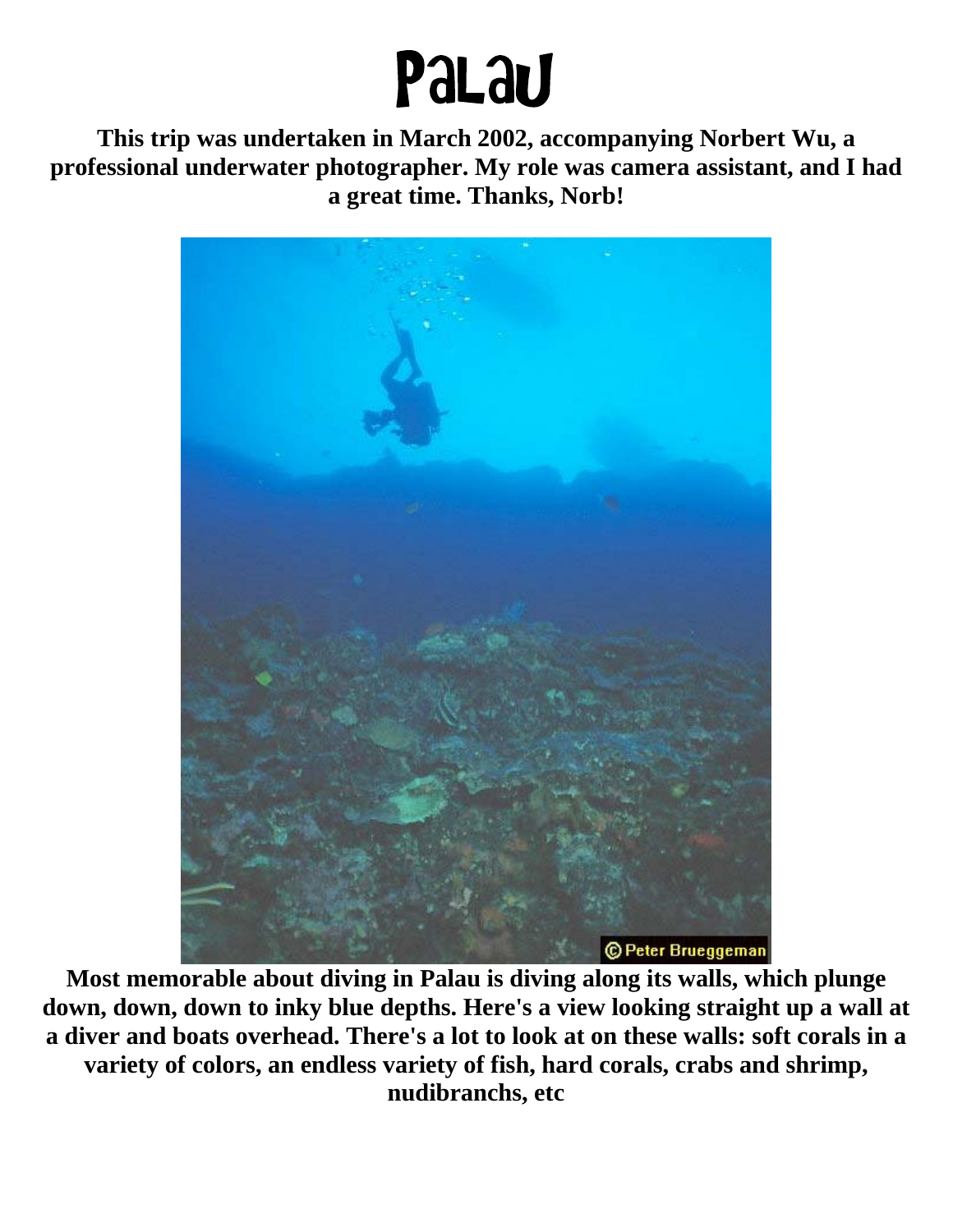

**Crinoids are echinoderms, related to seastars, and are fascinating animals to inspect closely. Crinoids can walk along with their 'feet', called cirri. This crinoid was perched up high on coral in order to filter feed more effectively.** 

**Thank you to Tova and Novat and their Ocean Hunter and Fish 'n' Fins dive operation. Ocean Hunter is a great live-aboard dive boat. Among its assets are its small complement of divers, giving you lots of attention and dive choices as well as a very different live-aboard experience.**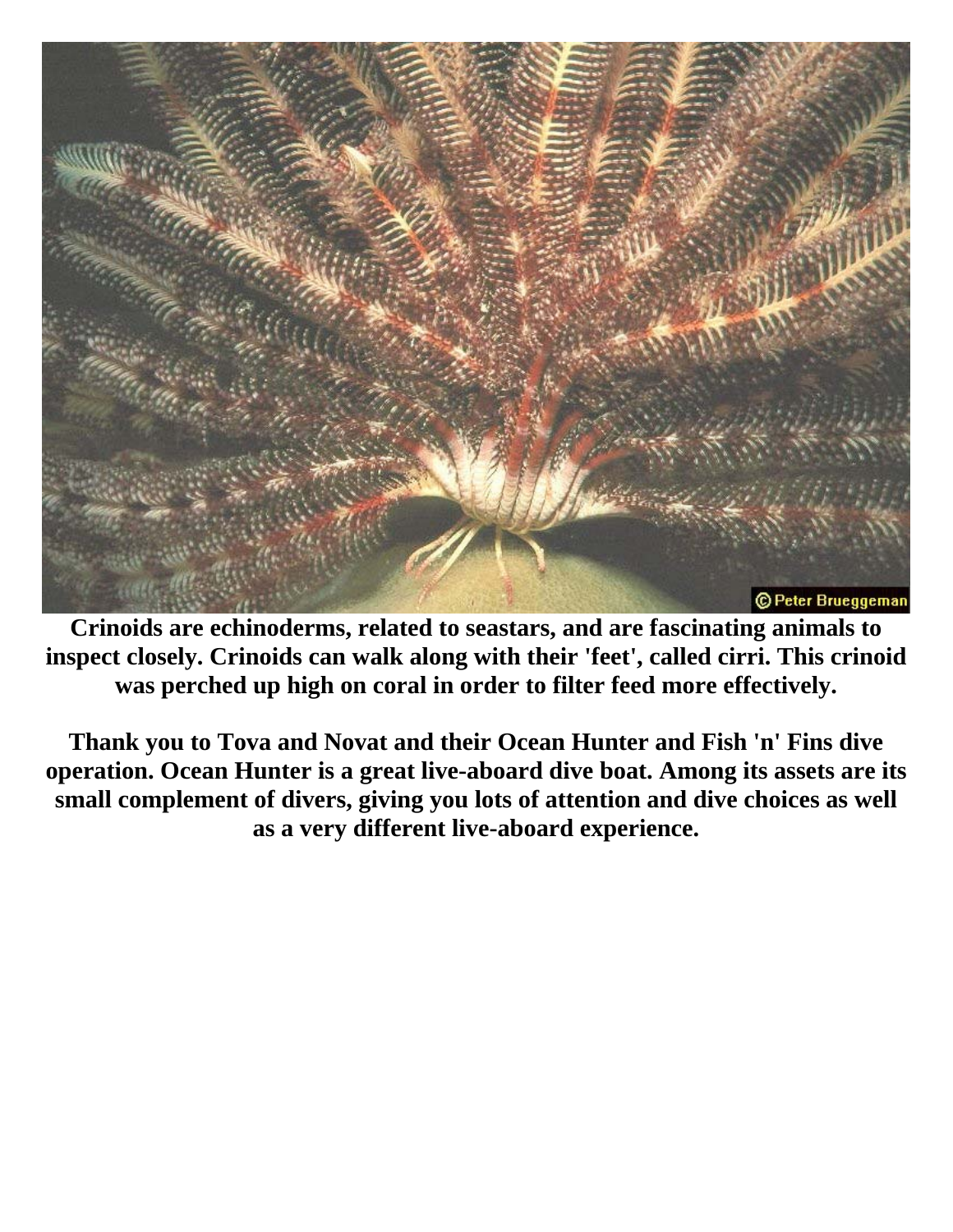

**A seastar on coral. There is a lot of color in Palau underwater. The breadth of colors was remarkable, but none more so then when I saw entire areas of pastel colored coral reefs, looking very surreal.** 

**Thank you to Sam's Tours, a well-run efficient dive operation with friendly staff very willing to answer questions.**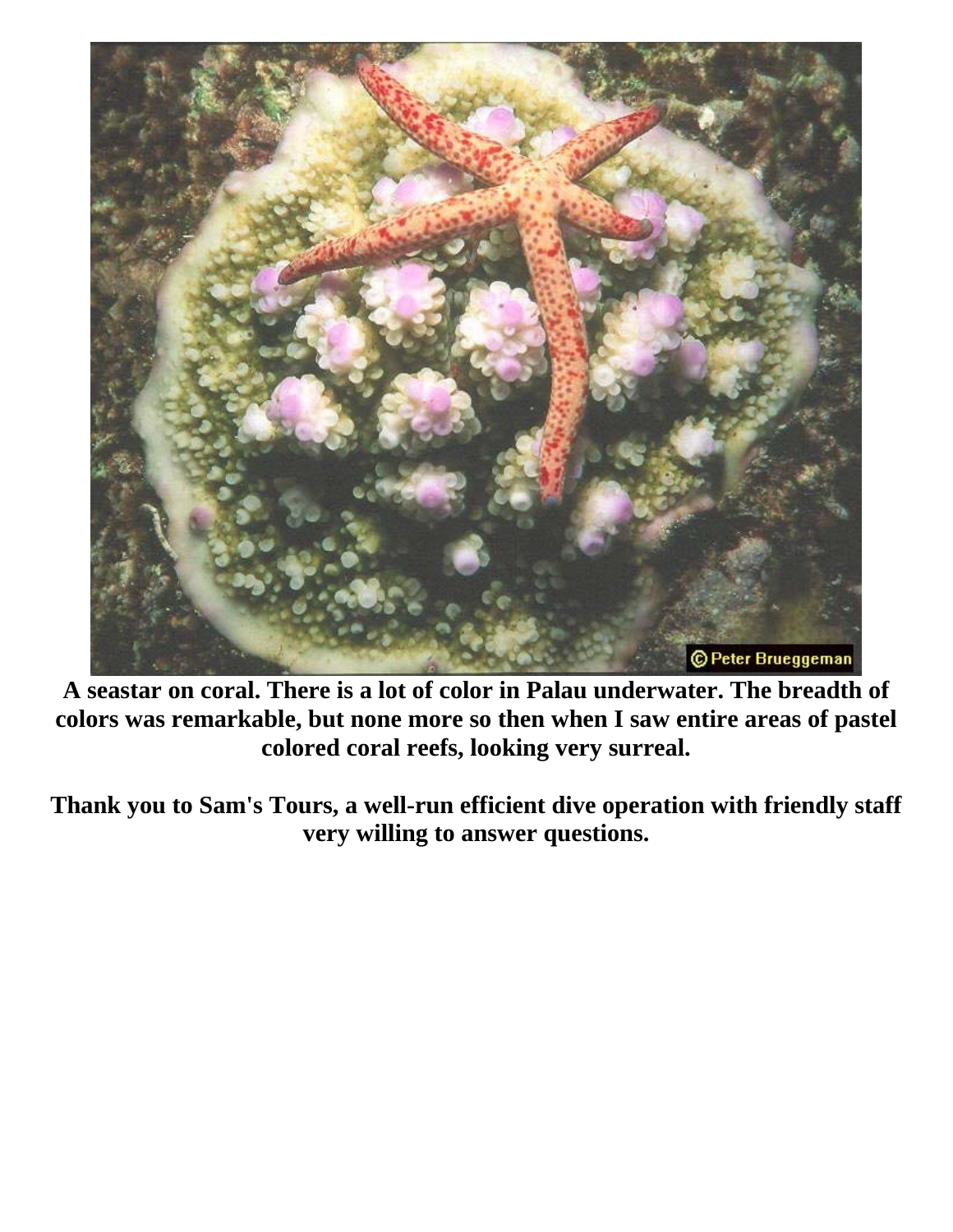

**Closeup of crown of thorns starfish, which eat hard coral. These spines will inflict a lot of pain, should you bump into them.** 



**Chambered nautilus cruising along a wall. These were captured in baited traps at night. We looked at them first thing in the morning, then released them by taking them down to deep colder water.**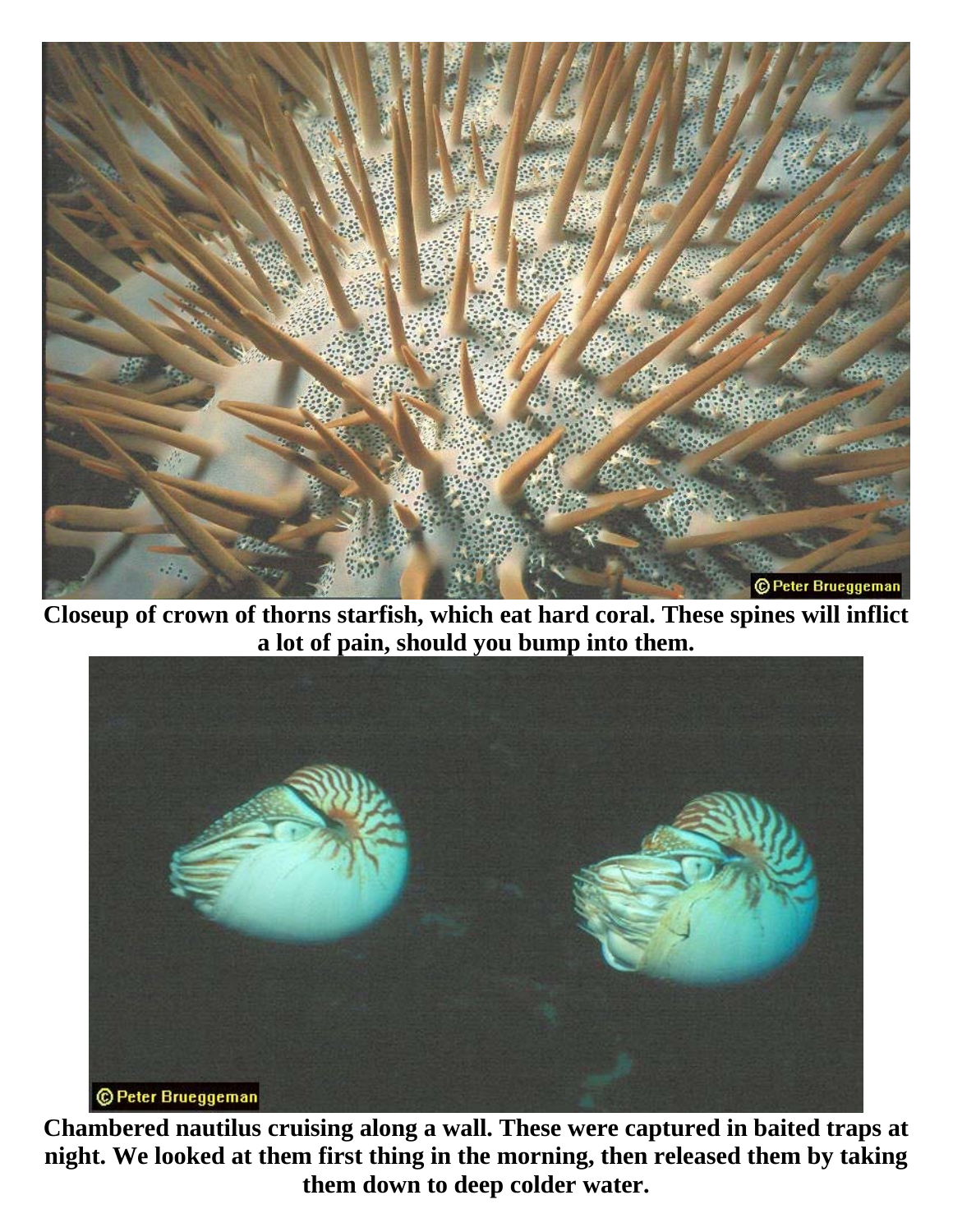

**A small crab hanging on and hiding in plain sight on fan coral. It's a lot of fun to scout around to see what cryptic animals you can find. It's like an Easter egg hunt though I'm sure I overlook way more than I can find.** 

**Thank you to Noah Idechong, who was a gracious host, and a fun person with whom to spend some time. Noah took the time to answer our many questions, and guided us to many interesting locations.**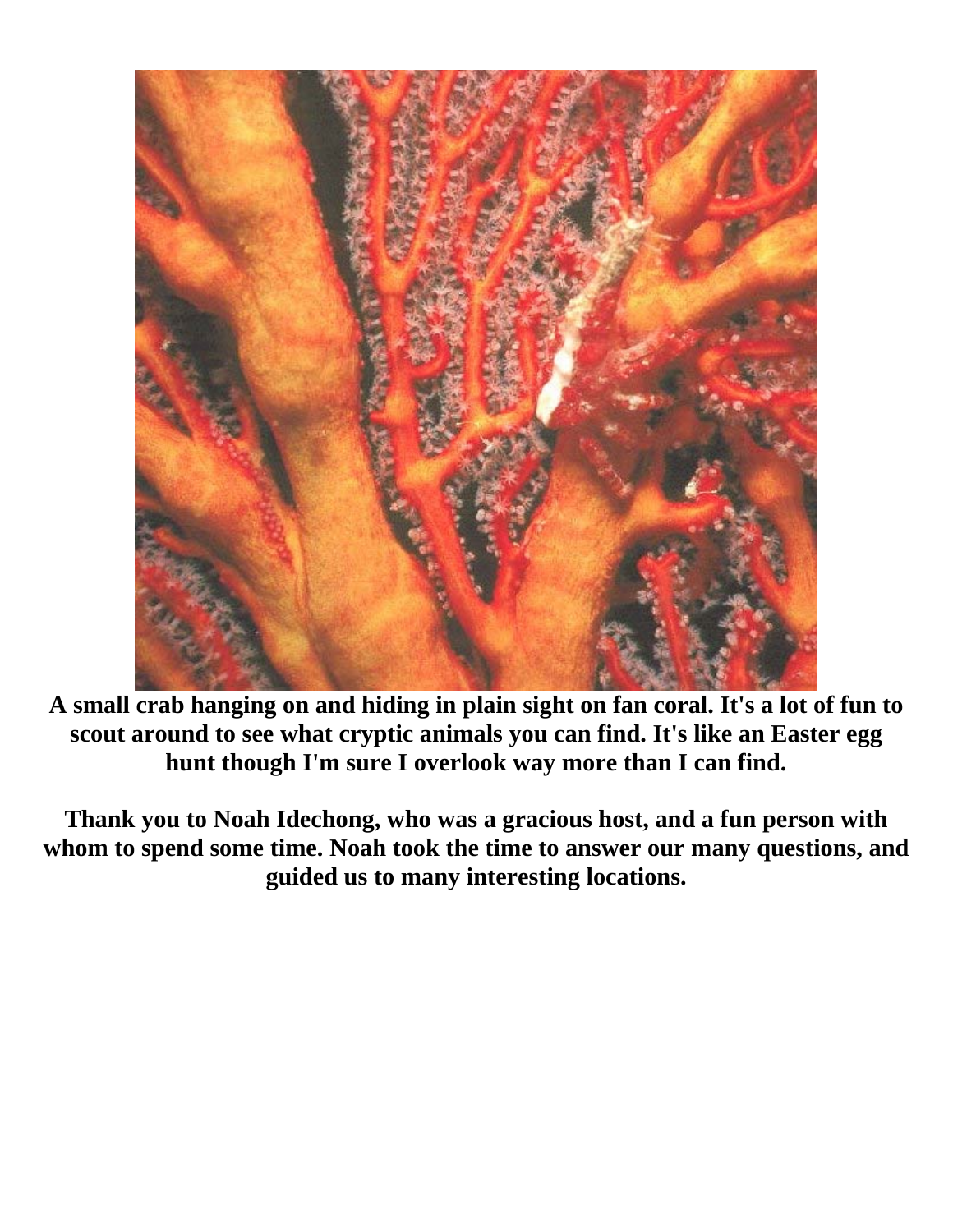

**Here's a head shot of a slipper lobster. Slipper lobster blend in very well with their surroundings, and look like an armored vehicle as they crawl along the bottom.** 

**Thank you to Planet Blue Sea Kayak Tours... kayaking in Palau is a must-do.**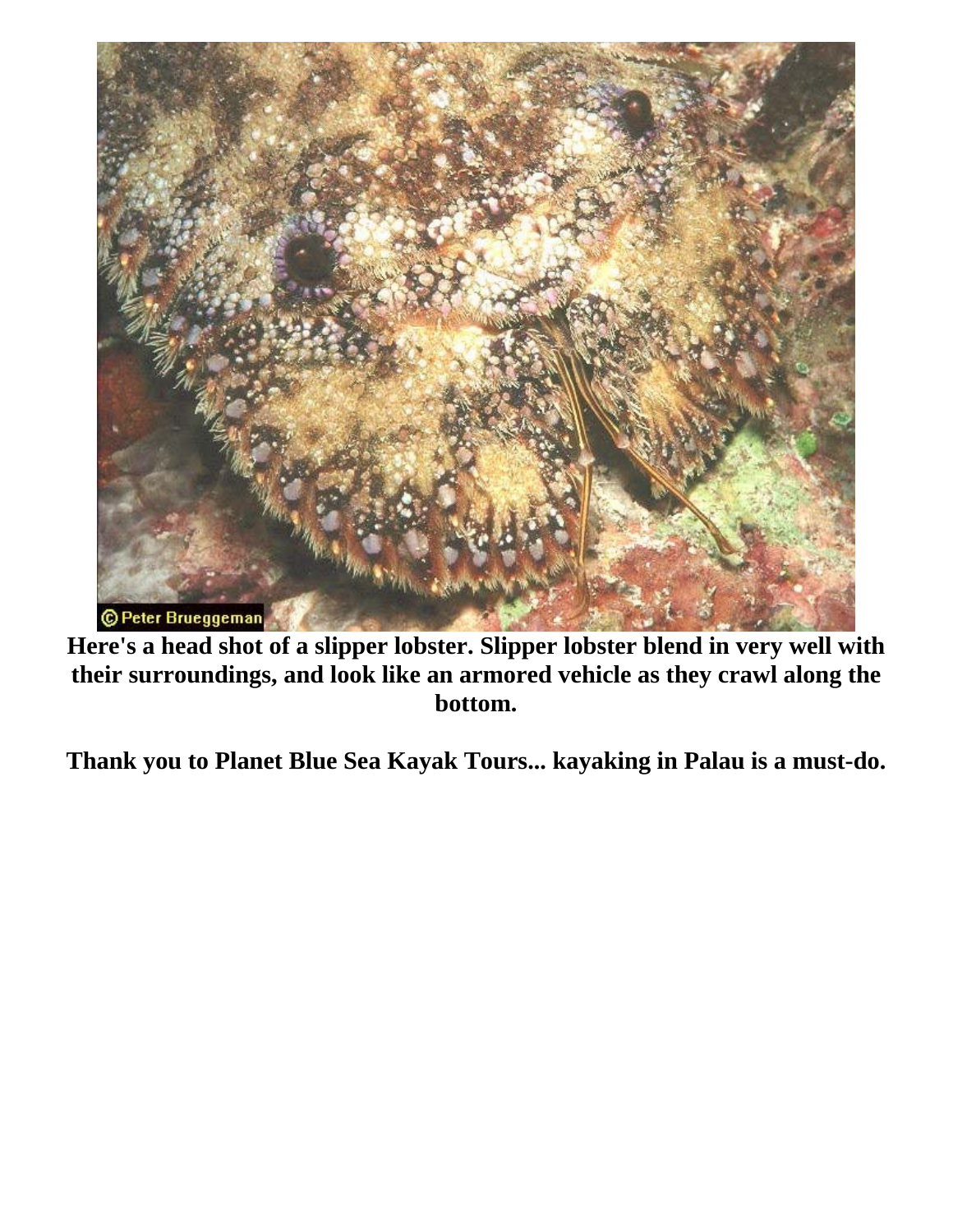

**At night I would see tiger cowries out cruising, with their mantles out and over their shells.** 



**Colorful nudibranchs or sea slugs were an occasional sighting.**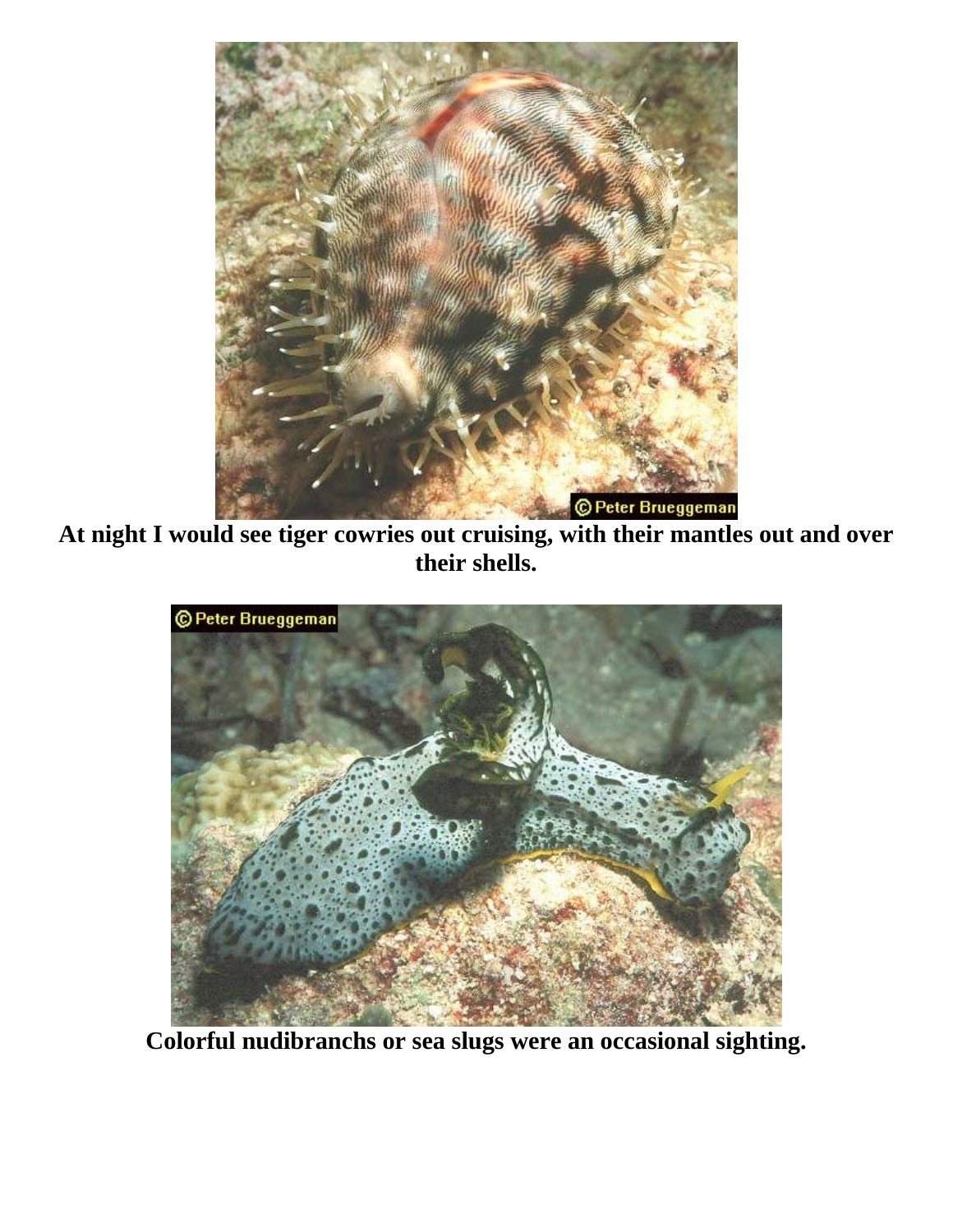

**A master of cryptic disguise is the crocodile fish, an ambush predator.** 



**Another master of cryptic disguise is the ghost pipefish. These fish blend in well with seagrass debris in reef pockets.**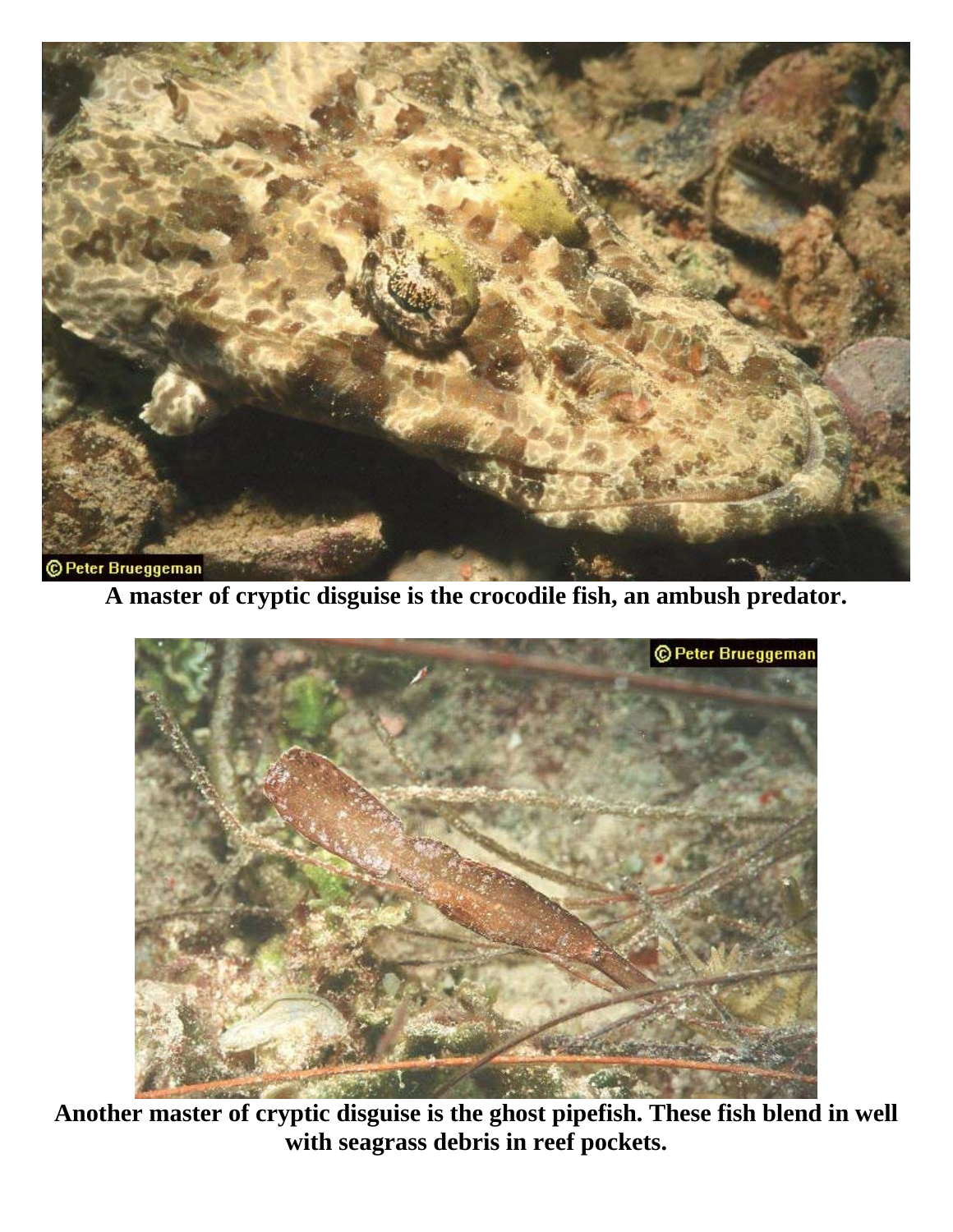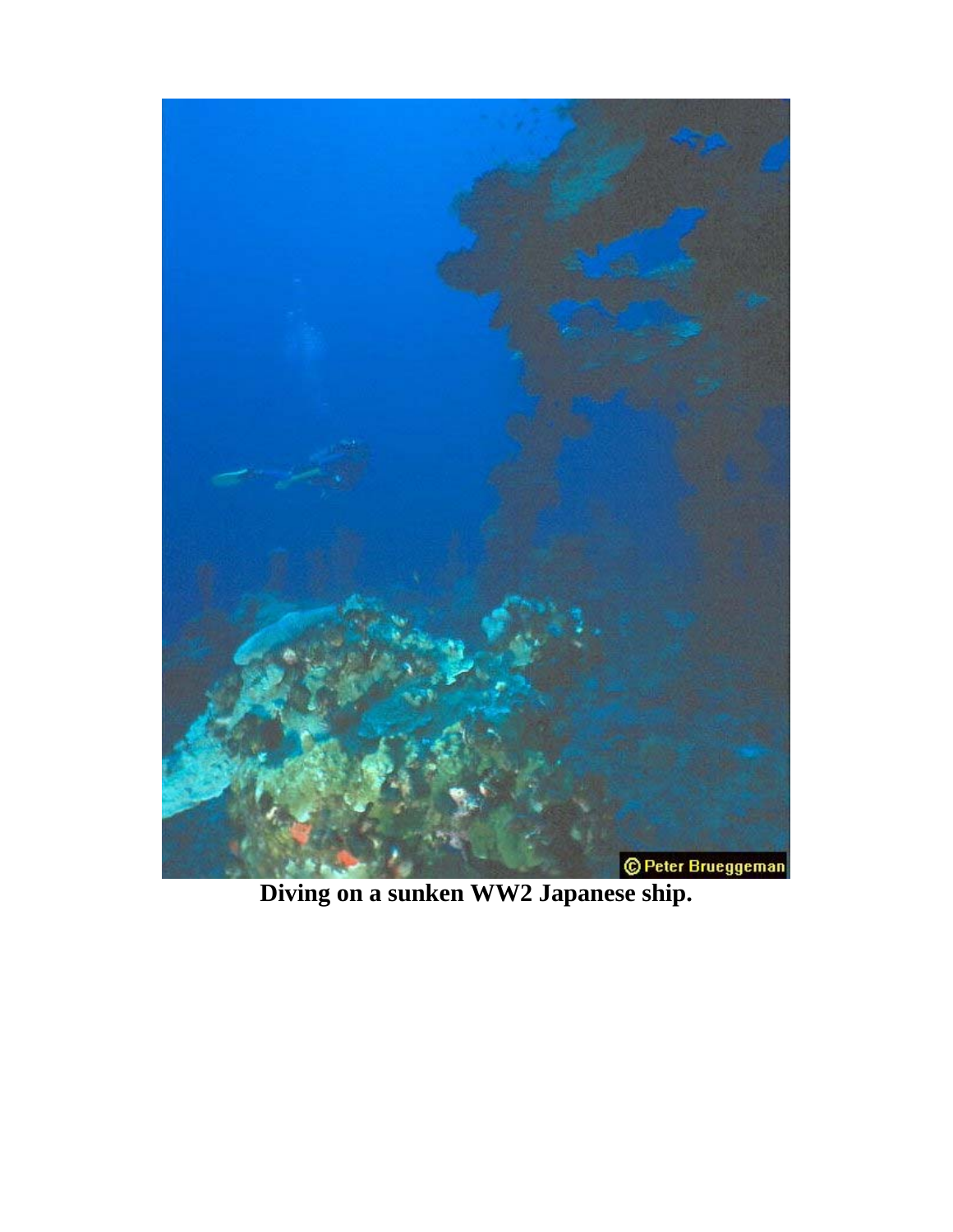

**Diving with several feeding manta rays at dusk was one of my most memorable experiences in Palau. I shot several rolls of film using a 15mm lens, and enjoyed watching them feed.**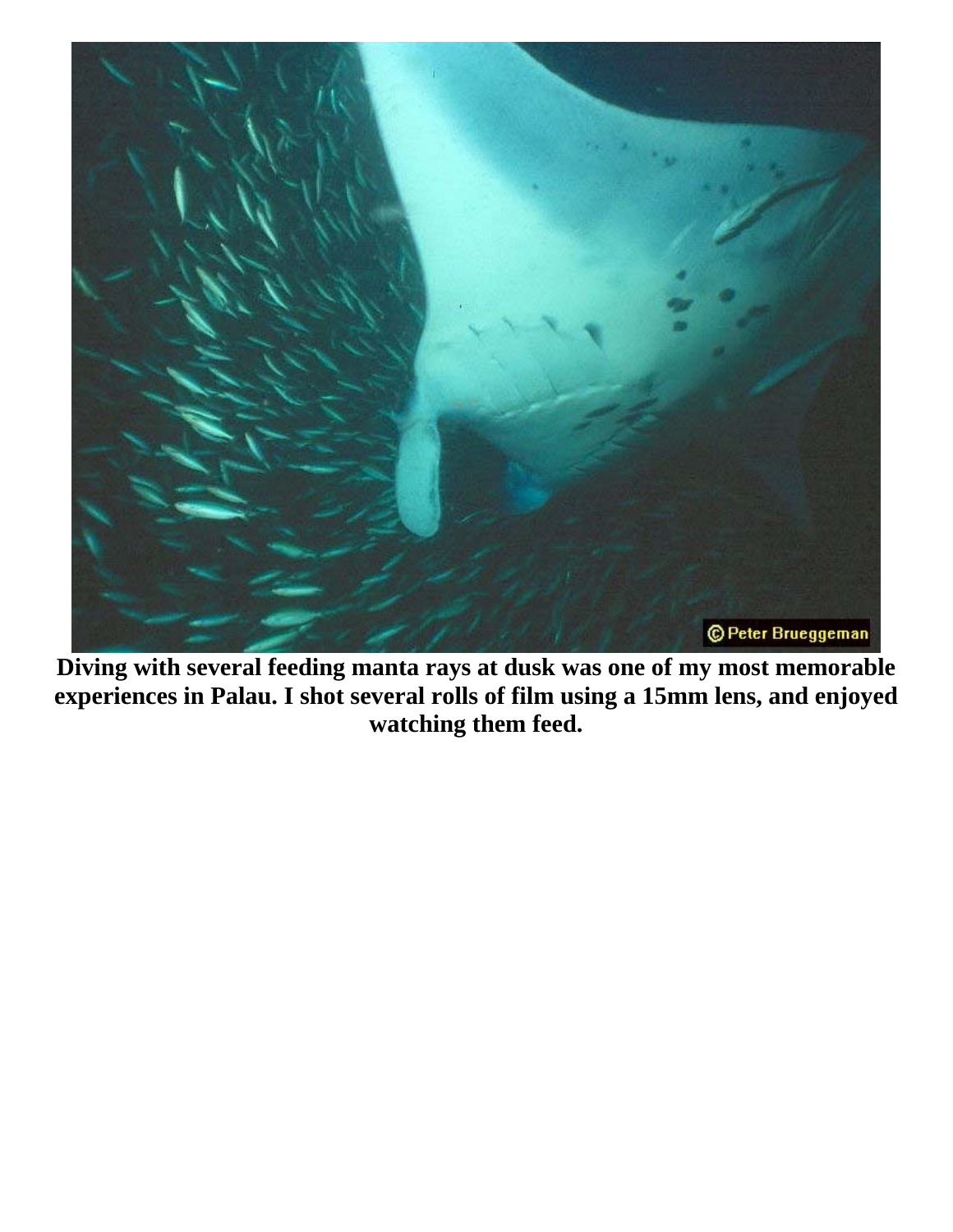

**The manta rays did tight loops all around me and in front of me, scooping up plankton. They didn't seem to mind my presence. I stayed still in the water, didn't stick my arms out or kick wildly around, and was rewarded by many minutes of closeup viewing.**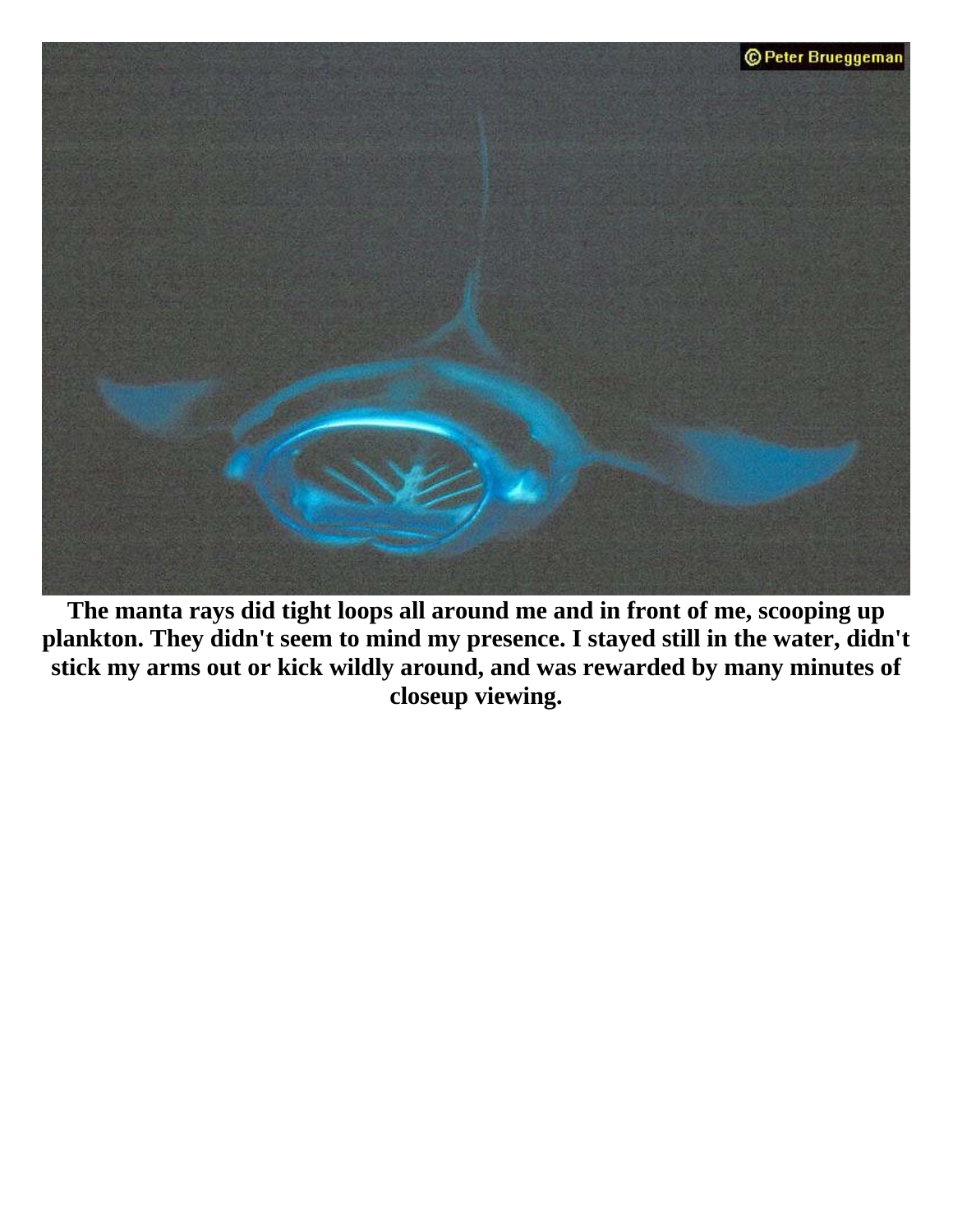

**Jellyfish Lake is famous for its Mastigias jellyfish in profusion, moving around as a fleet within several feet of the surface, farming the algae growing within their body tissues.** 



**Here's a closer look at a jellyfish in Jellyfish Lake. Either these jellyfish do not have stinging cells or the harpoons in their stinging cells cannot penetrate human skin; I don't know which. They bump into you just like they bump into each other. They are pretty nice fellows, once you get over your shyness at being surrounded by them.**